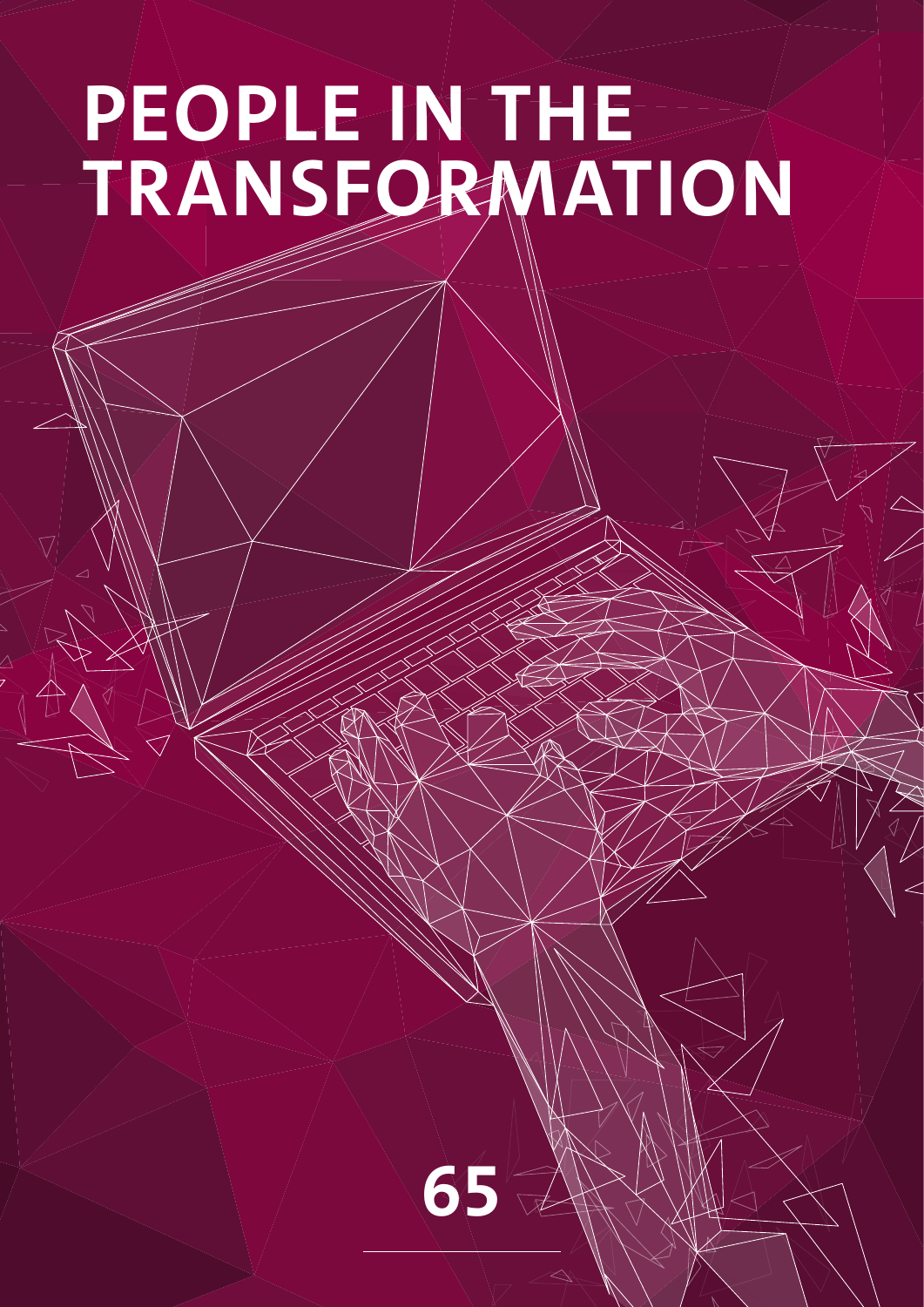# **SOCIAL RESPONSIBILITY FOR A NEW ERA OF SUSTAINABLE MOBILITY**

The automotive industry is in the middle of a far-reaching technological transformation in order to live up rising societal expectations, international treaties and political regulations, which require targeted decarbonization of products and business processes. Shifting from internal combustion engines to electric drives, digitally connecting the car with its environment or autonomous driving do not just lead to corresponding increases in revenues and higher value-added shares in software and electric mobility, digitalization and electrification as drivers of future technological development also increase knowledge intensity in the sector, with a focus on coding, programming and engineering activities. This transition will be completed within a decade. This means the whole automotive world is currently in a transformation corridor, at the end of which the role of automotive manufacturers as employers and the qualifications needed in the industry will be radically different from at the start of this process.

The changes the Volkswagen Group has made in its production strategy are also impacting the qualifications needed and the composition of the workforce. This is becoming particularly evident in the continued retrofitting of further plants in the reporting year, a process which started in 2020, for instance in Emden, Salzgitter and Hanover as well as in Chattanooga in the USA. Electric cars are now being built at 12 Volkswagen Group sites. In contrast to cars with internal combustion engines, the production of e-vehicles is less complex, whereas new fields of employment for highly qualified workers are emerging as a result of new digital functionalities in the vehicle. Overall, the current structure of Volkswagen's workforce does not yet reflect the expected changes; for example, around half of employees continue to work in manual jobs in production.

It is also to be expected that the transition to NEW AUTO and the transformation into a software-driven business could lead to asynchronicity in human capital development, for which it is vital to prepare. For example, a surplus of staff may arise in traditional areas, while a shortage is probable on talent markets for tech professions, where businesses such as Volkswagen will have to compete with IT businesses.

As a result, the Volkswagen Group workforce is facing a ten-year process of simultaneous recruitment, job cuts and restructuring. This transformation will only be successful if we involve our employees, train them, prepare them for the forthcoming changes as well as possible, give them a clear perspective and allow them to participate. We also need to preserve our employees' performance and motivation in this modernization process and seek to efficiently manage labor costs in order to stay competitive.

Our aim at Volkswagen is therefore a successful and socially responsible transformation of the workforce into the new era of sustainable mobility. We want to continue to employ the most highly qualified employees possible in attractive, promising professional fields, to pay them competitive salaries, and to provide secure jobs.

# **Transformation in Human Resources as a Focus Topic of the New Group Strategy**

The responsibility for "people in the transformation" is therefore at the core of our current and future activities in human resources. This responsibility extends beyond HR: for the entire Volkswagen Group, the transformation of the workforce as part of its NEW AUTO Group strategy is defined as one of the central focus topics and in connection with this has been launched as a separate Group initiative. The **Group People Strategy** entitled "Transform to Tech", which was also adopted by the Group Board of Management in the reporting year, plays a key role here. In adopting this new strategy, the Volkswagen Group is continuing with the key, successful approaches contained in its Human Resources policy. These include the pronounced stakeholder focus in corporate governance, comprehensive participation rights for employees, outstanding training opportunities and the principle of long-term service through systematic employee retention. and remuneration that is fair and transparent. Throughout the Group, we offer individual remuneration components for nonunion employees that we continuously update to reflect new working realities and business models.

At the same time, the new Group people strategy is setting innovative trends: the employee experience is being systematically improved, teams, as the most important units in the company's organization, are being strengthened and modern forms of working such as agile working are set to be expanded. In this way, we can increase our employer attractiveness and raise our organization's performance.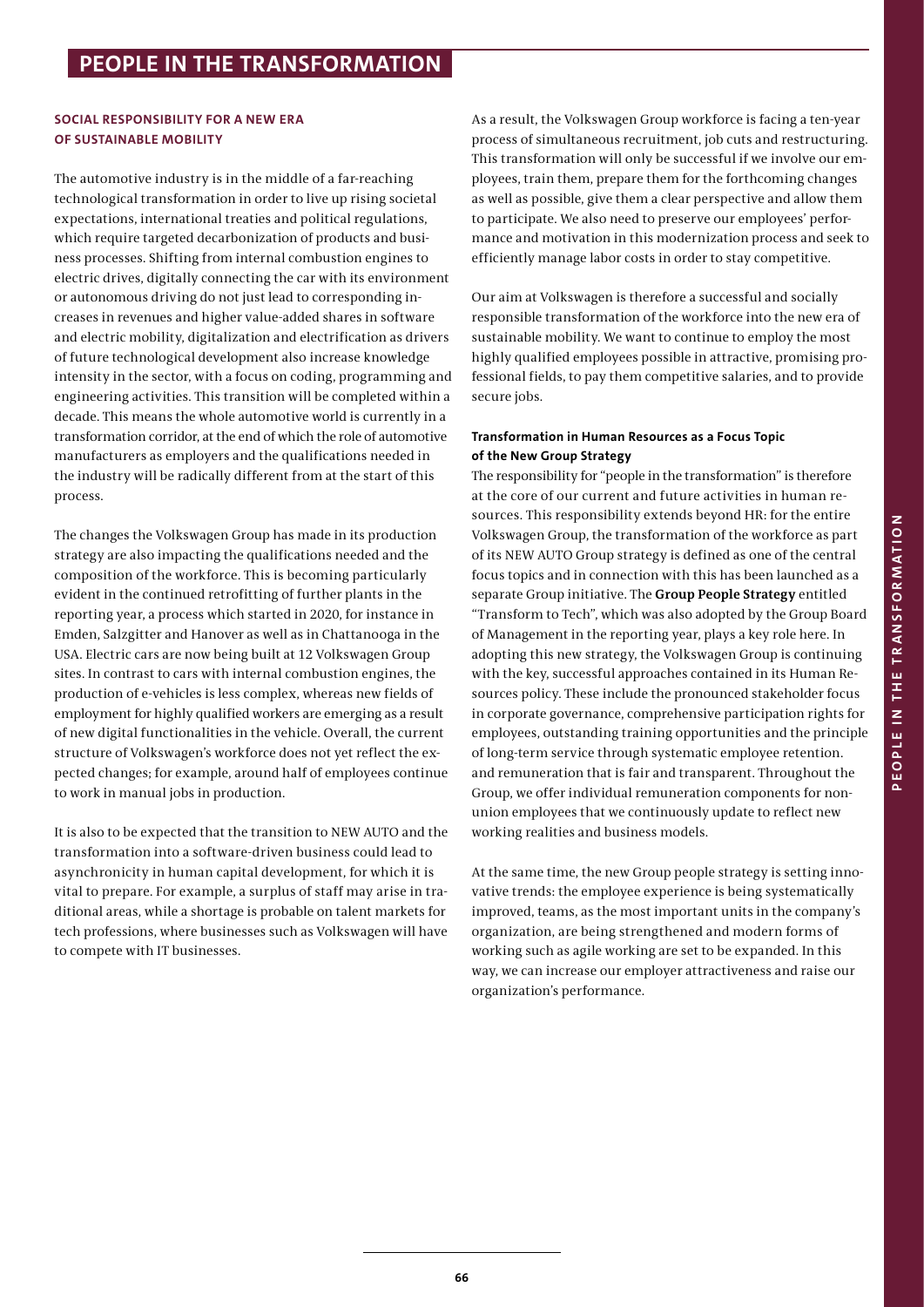

This is why the Volkswagen Group people strategy looks at employees and their needs throughout the entire work experience: "Me@Volkswagen", "Teams@Volkswagen", "All of us@ Volkswagen" and "We@Volkswagen and the world around us" are the perspectives from which we address employees' needs and expectations in a holistic manner. These four dimensions together are what make up the work experience, job satisfaction and, ultimately, the success of the work and the Group's integration into society.

The first dimension,"**Me@Volkswagen**", follows the principle that every employee should have the best possible conditions in which to do their job. That starts with excellent equipment and tools, continues via the avoidance of red tape and overly complex process steps through state-of-the-art workspaces, 360-degree feedback opportunities, individual health coaching and personally tailored advanced training opportunities.

The "**Teams@Volkswagen**" dimension is pivotal to the Group's success: high-performance teams in the Volkswagen Group are groups of people that trust one another, have a common goal and can rely on one another and that can also discuss issues critically and express their opinion.

"**All of us@Volkswagen**" describes the corporate culture dimension. The Volkswagen Group has a strong culture, unique products, fair working conditions, safe work, good opportunities for participation and attractive development paths.

The fourth dimension, **"We@Volkswagen and the world around us"**: without long-term social legitimacy at our locations and in our markets, we will not be able to continue our business model in times of accelerated changes in values – this applies from an economic, environmental and social perspective. Employees are representatives of the Volkswagen Group, and they communicate our values to society.

As the transformation's key projects and expansion stages, we are pursuing strategic HR planning across the entire Group, an expert basis for the transformation through external academic support and analysis, the definition of an Employment 2030 vision and the implementation of new learning platforms for training with an increased training budget.

Although our new Group people strategy "Transform to Tech" came into effect in fall 2021, the reporting on the key performance indicators for 2021 follows the preceding strategy of "Empower to Transform". As part of the strategy, we collect and analyze the following key performance indicators:

- Internal employer attractiveness: The indicator is derived by asking respondents, as part of the Opinion Survey, which is conducted in the majority of our Group companies, whether they perceive the respective company as an attractive employer. The target for 2025 is 89.1 out of a possible total of 100 index points. 86.8 index points were achieved in the reporting year, i.e. the target of 88.4 index points was missed. 88.2 points were achieved in the previous year. For Volkswagen AG, the value for 2021 was 87.7 index points (2020: 86.9 points).
- External employer attractiveness: The ability to recruit top talent is of decisive importance, particularly in view of the Company's transformation into one of the world's leading providers of sustainable mobility solutions and the associated development of new business fields. We use this strategic indicator once a year to check the positioning of the major passenger-car-producing brands on the labor market for graduates in each brand's home country. Rankings in surveys conducted by Universum, in which we aim to achieve individually set, ambitious scores for the Group brands featured, serve as the basis for this. In fiscal year 2021, the Porsche and ŠKODA brands fully achieved the targets set for them, exceeding them in some cases. Whereas SEAT was able to realize some of its targets, the Volkswagen Passenger Cars, Volkswagen Commercial Vehicles and Audi brands did not achieve their targets.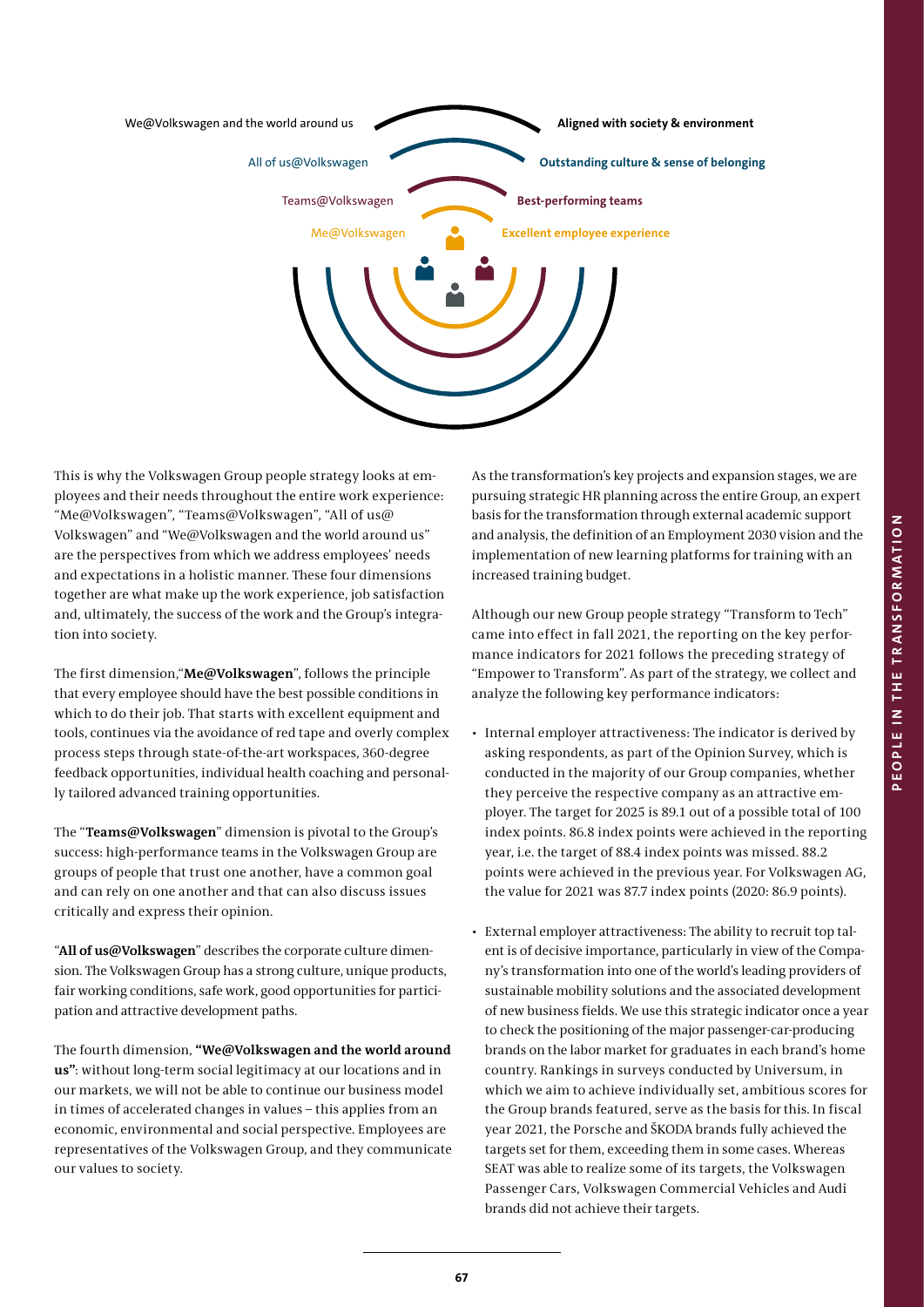• Diversity index: Given the cultural diversity in our global markets and the growing economic momentum, success in a highly competitive marketplace requires an ever-wider range of experience, world views, solutions to problems and product ideas. The diversity of our workforce provides potential for innovation in this area, which we aim to make even better use of in future. As we establish diversity management across the Group, this strategic indicator expresses the development of the proportion of women in management and the internationalization of top management as a percentage of the active workforce<sup>1</sup> worldwide. In particular, it underpins the objective of the human resources strategy, which is aimed at contributing to an exemplary leadership and corporate culture. The proportion of women in management positions, comprising line managers, senior managers and top managers (including members of the Group Board of Management), was 16.3% in 2021, 1.2 percentage points higher than the previous year's level. We aim to raise this figure to 20.2% by 2025. Our goal is to increase the level of internationalization in top management, the uppermost of our three management tiers, to 25.0% by 2025; in the past fiscal year it was 20.3% (2020: 18.7%).

#### **Management of HR Processes through OneHR**

We aim to effectively implement our HR strategy by means of a standardized structure for the HR departments at the Volkswagen AG sites. In 2020, we established the uniform operating model OneHR for this in our human resources work. The structure of the OneHR organization is based on the Group control units for HR principles and management, HR strategy and innovation, diversity and advancement of women and on a uniform model for personnel support at the plants. In addition, the Group has advice centers staffed by experts plus HR business partners that provide managers and employees in the business divisions with support on all HR issues. After this operating model had first been established and continuously optimized in Volkswagen AG, implementation was also significantly advanced in the Audi, Porsche, MAN and SEAT brands and in Volkswagen Financial Services during the reporting year. OneHR thus supports us in pursuing and achieving the objectives of our Group people strategy.

#### **Academic Support of the Transformation Process**

We see the continuous academic support of the transformation as an important factor of its success. For the expert basis and operationalization of our new people strategy, we were able to draw, in particular, on the findings of the comprehensive research project "EMDI@VW – Impact of Electric Mobility and Digitalization on the Quality and Quantity of Employment at Volkswagen" initiated by the Volkswagen Sustainability Council, which we conducted together with the Fraunhofer Institute for Industrial Engineering IAO in Germany in 2019 and 2020.

The completion of the study gave us a clear picture of the areas in which we will have to cut jobs and/or recruit in the next few years and of what changes are to be expected in qualifications, particularly in view of digitalization. In the reporting year, we set up a follow-up study on this. In collaboration with the lead chair of sociology at Friedrich-Alexander University Erlangen-Nürnberg, we will draw on the findings of the Fraunhofer study and explore them in depth to identify potential and resources of people, the organization and learning for shaping the digital and environmental transformation. Like the previous study, this research will also be financed by the Volkswagen Group's Sustainability Council. The findings will be published in 2022.

#### **Sustainability Principles as the Foundation of HR Work**

Volkswagen is a socially responsible employer, which, as a member of the UN Global Compact, follows international sustainability frameworks and standards in its HR activities, such as the Sustainable Development Goals, the Global Reporting Initiative and recognized ESG standards. Specifically, our activities in daily practice are guided by five principles:

- Transparency, responsibility and participation
- Fair and attractive employer
- Increase in diversity and inclusion
- Transformation-oriented human capital development
- Expansion of preventive health and occupational safety
- $\overline{\phantom{a}}\hspace{0.1cm}>\hspace{0.1cm}$  www.volkswagenag.com > Sustainability > Strategy & Reporting > Policy > Declaration on Social Rights

#### **TRANSPARENCY, RESPONSIBILITY AND PARTICIPATION**

The Volkswagen Group employs more than 672,000 people, of which more than 117,000 at Volkswagen AG. At both Group level and in Volkswagen AG, the proportion of women is 17.9%. We work in 35 countries in Europe and 37 countries in the Americas, Asia, Australia and Africa and operate 120 production sites around the world. In all theses places, we assume responsibility for the employees and their families, but also for social and economic development around our sites.

In our social charter, we commit to paying all employees the legally required national minimum wage that is to be guaranteed, to protecting the right to privacy, personal safety and freedom of opinion, to the rights of indigenous people and to preventing cruel, inhuman or degrading treatment. We acknowledge our responsibility to open up good development opportunities for our employees, to encourage their participation and involvement in the work process and to offer a high level of job security.

www.volkswagenag.com > Sustainability > Strategy & Reporting > Policy > Declaration on Social Rights

<sup>&</sup>lt;sup>1</sup> Active workforce: total workforce not including trainees and employees in the passive phase of semi-retirement. Data collected from 2021 onwards not including employees in the withdrawal phase of the Time Asset scheme (Time Asset scheme: time credits from deferred compensation).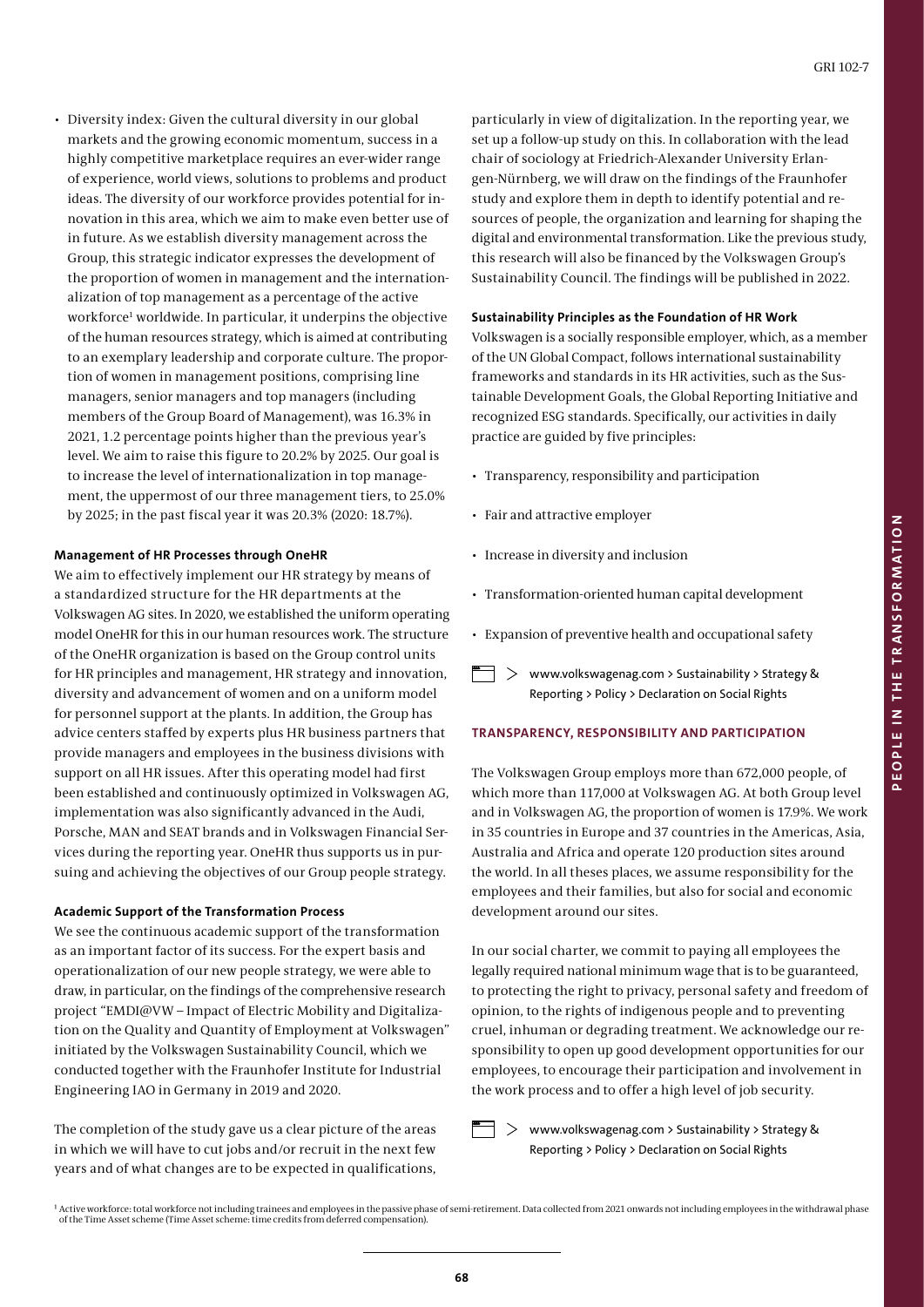We are guided in our actions by clear values, especially in the transformation phase. The Volkswagen Group Essentials set out the common basic values for all brands and companies within the Group. Seven simple "We" statements describe what the Group stands for: "We take on responsibility for the environment and society", "We are honest and speak up when something is wrong", "We break new ground", "We live diversity", "We are proud of the work we do", "We not me", "We keep our word".

#### **Opinion Survey Measures Employee Satisfaction**

We attach great importance to actively involving our employees in processes and to ensuring that their opinions, assessments and criticism are heard – this is also an important element of the people strategy in the "Me@Volkswagen" target dimension. In our Opinion Survey, an employee survey in which 165 companies of the Group took part in 2021, we measure the status of our internal employer attractiveness with a targeted question. In addition, we are also interested in our employees' views on the questions of where the Group stands on the topic of integrity and how they assess working relationships in the Group. The results of the Opinion Survey thus serve to identify possible improvements and inform managers of where action needs to be taken in their organizational units. In defined follow-up processes, managers take suitable measures in dialog with their employees and are supported in doing this by the Opinion Survey Group team, which provides various tools for this – such as a method toolbox.

At the regular managers' measures discussion, a discussion of the measures derived and their implementation status takes place using a top-down approach, beginning with the respective division manager/Board member and proceeding to the lowest management level. The aim is to ensure the implementation of the measures derived from the organizational units in a lasting manner.

The 2021 Opinion Survey was carried out at 165 companies in 40 countries. 466,021 of the 596,905 employees in the companies surveyed responded. This is equivalent to a response rate of 78%. The employee satisfaction index, which is calculated from 22 questions, is the principal indicator of the Opinion Survey. It is obtained from the sum of all the responses to the survey that were given on this topic and was 82.3 out of 100 possible index points in 2021 in the Volkswagen Group (2020: 82.2 index points), at Volkswagen AG at 76.2 index points (2020: 74.3 index points).

# **In 2021, the employee satisfaction index score was**

# **82.3 out of 100**

**possible index points and therefore slightly above the score of the previous year.**

#### **Transition to Hybrid Work Formats**

In the dialog and feedback processes, our employees also told us what particular needs they have regarding the new world of work that is evolving. For example, like at other companies, at Volkswagen the coronavirus crisis above all acted as a catalyst for the breakthrough of digitalization in knowledge work. Virtual communication and collaboration and new formats of knowledge transfer and training – for example, through podcasts or online tutorials – were set up and expanded at short notice.

Hybrid working as a combination of remote working and working on site is increasingly becoming the norm and requires a change of thinking regarding the organization of work and collaboration. To this end, the Group launched several initiatives during the reporting year. One of these is Volkswagen AG's Office 2025 project, a holistic concept spanning the dimensions of people, space and technology that focuses on the topics of modular working environments, desk sharing and technical infrastructure, including hardware and software.

In July 2021, Volkswagen AG held a "Digital Week" on the hybrid working world with numerous interactive events, around 40 speakers and over 20,000 attendees. The main topics were drafting and applying the company agreement on remote working, maintaining mental health, strengthening the management culture and culture of trust, and the design of office environments, including the technical equipment. The Group also developed guidelines for digital and hybrid collaboration, which should serve as guidance for successful communication and organization for employees, managers and teams. This shared focus on success in cooperation will be applied across the Group in the future with the implementation of the Group people strategy under the "Teams@Volkswagen" target dimension.

#### **Employee Ideas Wanted**

Through their creativity, their knowledge and their initiative, employees take on responsibility for improving processes and products and ultimately help us to achieve our sustainability goals. In 2021, more than 12,631 ideas were submitted as part of idea management and savings of €37.6 million were achieved at Volkswagen AG's sites. Volkswagen AG's innovation fund also supports the development of business ideas fit for the future. The associated "intrapreneurship" program offers employees the opportunity to implement their own business ideas at Volkswagen and expand the existing portfolio of services and products. It consists of an incubator phase for developing a business plan and an accelerator phase for constructing prototypes and customer tests. Under an agreement between IG Metall and Volkswagen AG, the Group makes  $\epsilon$  20 million available to the fund each year for projects in new areas of business.

# **Employee Rights to Participation**

When establishing cooperative labor relations marked by social harmony, we are guided by universally valid human rights and the standards of the International Labour Organization (ILO). Volkswagen is committed to global compliance with freedom of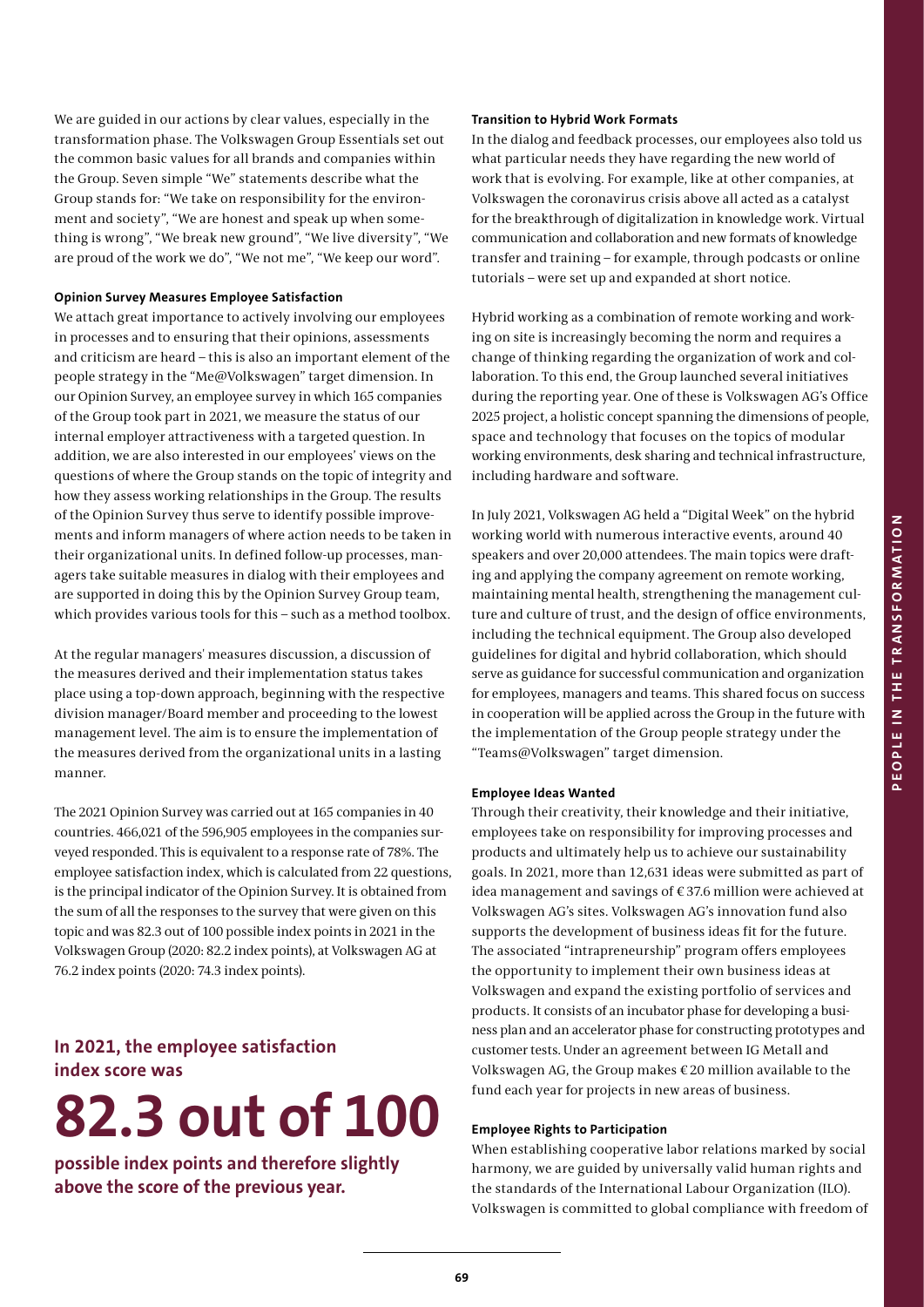association and recognizes the basic right of all employees to form trade unions and workers' representations. Employees' right to negative freedom of association is also respected. The recognition of the right of all employees to form trade unions and workers' representations also includes the value chain and represents a key component of the Social Charter. The scope of the Social Charter extends to Volkswagen AG and the Volkswagen Group's controlled companies. The principles of the Social Charter were also integrated as a component of the sustainability requirements in the supply chain and in the Volkswagen Code of Conduct for Business Partners. Due to different political and legal conditions, implementation of the OECD and ILO standards at all global production sites is not possible to the same extent as in the European Union. Freedom of association is realized in compliance with the laws applicable in the various countries and locations. A particular challenge therefore arises in states that have not signed the ILO Convention on Freedom of Association and Protection of the Right to Organize.

In order to navigate the tension between the different national conditions and the interest in the greatest possible achievement of the right to organize, the Volkswagen Group relies on a long tradition of also organizing company labor relations in countries in which the ILO Convention on Freedom of Association and Protection of the Right to Organize has not been recognized. Concrete examples include Volkswagen do Brasil Indústria de Veículos Automotores Ltda., ŠKODA AUTO Volkswagen India Private Limited and Ducati Motor (Thailand) Co., Ltd., where an approach to cooperation that goes well beyond the legal framework is taken. Cases of discrimination due to membership of a trade union can be reported in the Volkswagen Group's whistleblower system. These cases have, to date, not been recorded as separate statistics as the recording of discrimination incidents does not differentiate between the causes of the discrimination.

The Volkswagen Group is aware that ESG-related controversies – including with regard to the protection of employee rights – are becoming increasingly important in investors' decisions. To make how we deal with current and ongoing controversies transparent, the Group has provided its own information online.

# $\Box$  > www.volkswagenag.com > Investor Relations > Corporate Governance > ESG Controversies

The form of our working relationships is also managed through a number of charters and declarations that we have agreed with the Group European Works Council and Global Group Works Council. These give our employees security with regard to their collective rights at the workplace and set out the principles of the Volkswagen Group's labor policy. Together with the codetermination committees or the employee representatives, we implement these agreements at the respective sites. They include:

• The Declaration on Social Rights and Industrial Relations at Volkswagen (Social Charter), which is geared to the relevant ILO conventions

- The Charter on Labor Relations, which sets out additional information, consultation and codetermination rights for employee representatives of the brands, companies and locations represented by the Group European Works Council and the Global Group Works Council
- The Charter on Temporary Work, in which Group management as well as the Group European Works Council and the Global Group Works Council have agreed on principles relating to temporary work – for example, guide values for the ratio of temporary to permanent employees, equal pay (for equal work), training measures and the limitation of employment periods with a subsequent review as to whether to take on the employee permanently
- The Charter on Vocational Education and Training, in which professional training is anchored as a central part of Charter on Labor Relations

In addition, there are a number of locally applicable agreements with the relevant responsible trade unions that stipulate, for example, standards for further training and for preventive healthcare measures. These fundamental standards and agreements underpin the rights of employees and their elected representatives at Group level in the Group European Works Council and the Global Group Works Council. Executive managers and employee representatives meet regularly to consult on relevant issues. All members of the Group European Works Council and the Global Group Works Council attend at least one joint session of the two works councils every year. As well as discussing the current situation at the various sites, the respective HR managers and Group executive management also share information about product and workforce plans as well as social welfare and personnel standards.

# **Cooperative Organization of Labor Relations at Brands and Companies**

We want to enable the most comprehensive representation of employee interests possible in our Group. We cooperate with the relevant trade unions all over the world. Many companies in the Group also have a supervisory board on which the workforce is represented. In this way, Volkswagen's Commercial Vehicle division, with the holding company TRATON SE and its subsidiaries MAN, Scania, Navistar and Volkswagen Caminhões e Ônibus, enables far-reaching participation of employee representatives. The TRATON SE Works Council can, for example, exercise extensive rights of information and consultation within the framework of a participation agreement between the board of management and employee representatives. The agreement also regulates the equal representation of employee representatives in the highest body of TRATON SE – the supervisory board. Scania also has a European works council with participation rights, the SEC (Scania European Committee). In addition, Scania has introduced a global corporate policy that regulates minimum standards such as working hours, weekly rest periods, vacation time and sick leave for its employees. Moreover, the Swedish truck brand is an active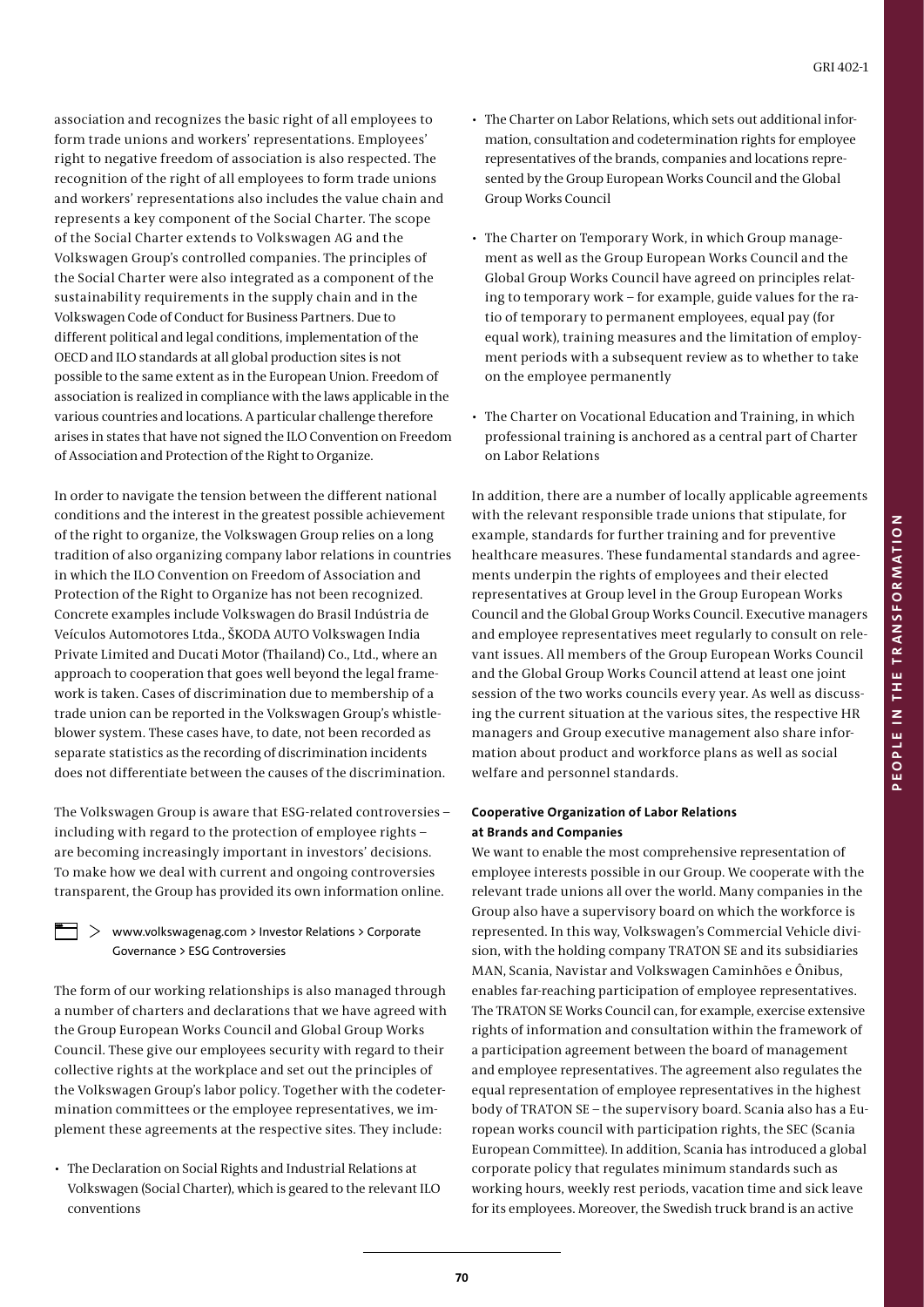partner of the Global Deal platform, a multi-stakeholder initiative for social dialog and partnership between governments, companies, employers' associations and trade unions.

The Charter on Labor Relations additionally allows employee representatives around the world to conclude agreements with local management on specific rights to information, consultation and co-determination. This far-reaching form of participation has proved highly successful over many decades.

#### **FAIR AND ATTRACTIVE EMPLOYER**

We believe that an attractive employer is first and foremost a fair employer. That is why we adhere to the relevant national legal standards when dealing with all matters that affect our personnel. However, in line with our tradition of social partnership and the balancing of interests, we go beyond these standards; we would like to allow all our employees throughout the world to share in Volkswagen's social achievements and its high work and social standards.

Participation, initiative and individual creative opportunities are particularly important when it comes to keeping our promise to be an excellent employer. We would like our employees to be responsible, competent and confident "Company citizens" who actively take part in company affairs and get involved in decision-making processes. "Me@Volkswagen" – one of the target levels of the new people strategy – is based on precisely this principle.

#### **Social Compatibility of the Transformation in Focus**

Collective job security agreements play an important role in the transformation. In Volkswagen AG in Germany, the job security applies until 2029 as a result of the Digital Transformation Roadmap, which underlines our appreciation for industrial work. From 2019 until 2023 and beyond, Volkswagen AG is investing up to €4 billion in major digitalization projects and efficient administration within this framework in Germany.

We also strive to act in a socially responsible way anywhere we have to cut jobs for economic reasons. For example, as it did many other companies, the coronavirus pandemic also challenged Volkswagen do Brasil to reduce fixed costs. Volkswagen do Brasil, metalworker trade unions and employee representatives of all four plants came together to negotiate a restructuring agreement. In addition to cost-cutting, it was also a matter of applying flexibility measures and adjusting the headcount through a program of voluntary resignations.

At MAN, partial retirement contracts, termination agreements, a change of Group and the establishment of a transfer company were used as tools for the socially responsible headcount reduction that was also necessary there. The basis for this was the negotiation of a joint key issues paper between the company's management and the employee representatives. The corresponding rules and programs that were implemented in the reporting year continue to apply until 2023.

We provide the HR answers to various challenges at a national or international level with future-proofing programs that we have concluded as part of codetermination. For example, Germany and other parts of Western Europe face not only risks resulting from demographic changes but continue to face shortages of skilled workers who we will need for cutting-edge areas of work. In order to fill jobs with experienced and creative IT, digitalization and electrification experts even more to the benefit of the candidates, we are strengthening our efforts in digitalizing the internal recruitment processes.

Applicants are at the heart of our activities, and we are increasingly addressing them via digital formats due to the current situation. This also includes our "Hello Possible 2.0" recruitment campaign for the Volkswagen brand, which we ran exclusively in digital space and which is aimed at selected experts from the areas of intuitive operability, digital transformation and emission-free mobility.

#### **Commitment to External Employer Attractiveness**

The transformation requires particular dedication to acquiring top talent. An indicator for this is external employer attractiveness. In addition to measuring external employer attractiveness, which includes rankings in surveys conducted by Universum for the Volkswagen Passenger Cars, Volkswagen Commercial Vehicles, Audi, ŠKODA, SEAT and Porsche brands (p. 77), we compile a strategic KPI for Volkswagen Financial Services AG: the external employer ranking. This involves taking part in the "Great Place to Work" external benchmarking, in general once every two years. The aim is to position ourselves as an attractive employer and derive appropriate measures to achieve a ranking among the top 20 employers by 2025 – not just in Europe, but globally. For 2023, we plan to participate in this ranking on a global scale. In competition with other European employers, we achieved that targeted top 20 ranking. In 2021, Volkswagen Financial Services AG was represented in further national and international best-employer rankings.

#### **Fair and Transparent Pay**

A fair and transparent pay system and payment of fair remuneration make a significant contribution to employees' job satisfaction. In accordance with our Social Charter, the remuneration and fringe benefits for our employees correspond at least to the legally required minimum level which is to be guaranteed in the particular country. As they are collectively agreed with trade unions, our rates of pay are usually higher than the prevailing minimum levels. Our employees are generally selected, hired and promoted on the basis of their qualifications, experience and abilities. Individual pay is based on the job performed.

The remuneration system not only reflects the corporate culture but also the organization of work and represents a significant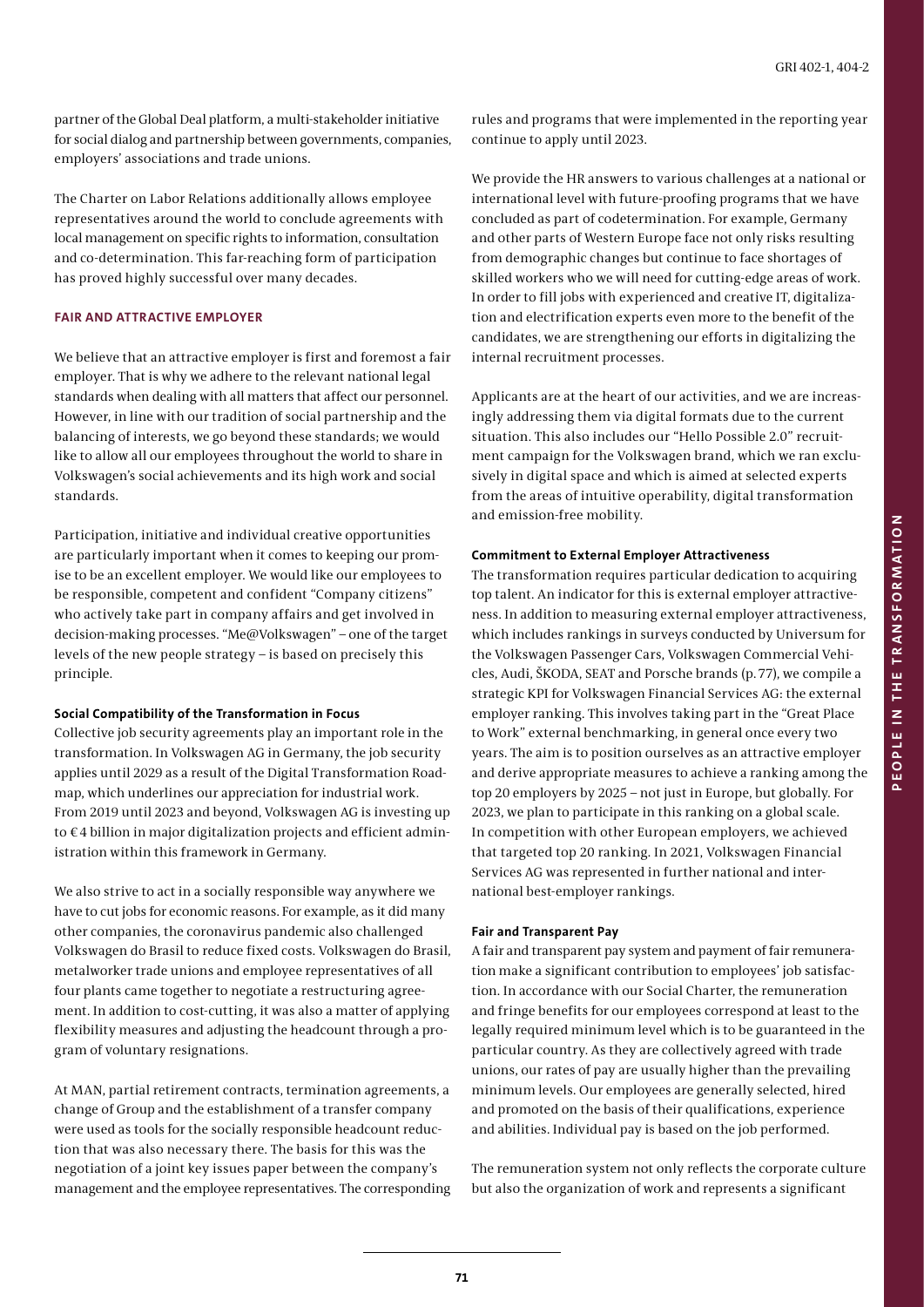competitive factor for the Group. The gradual transition from old product range to new also comes into play in matters of pay. For example, changes in work, roles and expertise also need to be reclassified with respect to their value.

Employees of Group companies enjoy further Company benefits. Depending on location, these may include subsidized transport and meals, employee terms at cooperation partners and discounts on certain leisure activities. Additional healthcare or supplementary pension benefits may round off the range of company benefits at specific sites. By offering occupational pension schemes, Volkswagen AG and many of its brands and subsidiaries make an important contribution towards securing their employees' income in old age. Employee participation in the Company's success in the form of an employee share program – such as a stock option plan – is not currently offered.

#### **DIVERSITY AND INCLUSION**

Information on strategies, measures and programs, including on enabling a better work/life balance is summarized in the chapter on the focus topic of diversity.

 $\boxed{=}$  > Diversity

#### **TRANSFORMATION-ORIENTED HUMAN CAPITAL DEVELOPMENT**

As an employer, we want our employees to be able to work creating value at workplaces in our Group for their entire working lives. This requires not just for them to retain their health, but also adjusting skills and capabilities to the quickly changing environment. That is why training our employees and adjustment to new work and career profiles is a key action area in the workforce transformation. This is because the comprehensive specialist qualifications of our employees remain the basis for the highest technological excellence. The electrification of the vehicle fleet, the transition towards connected, autonomous driving and the digital transformation of our Group mean that employees already need very different qualifications today. We handle these changes with our comprehensive training system with its individual training measures, which is also part of the gradual implementation of our new people strategy with the target focus of "Me@Volkswagen".

Dual vocational training at the Volkswagen Group supports the workforce transformation. With its flexible combination of practical activities and theoretical knowledge, vocational training prepares our young professionals for the forthcoming challenges. On an international level, we are guided by the high German training standards but also comply with the relevant national standards and regulations.

In 2021, the Volkswagen Group trained 17,151 young people. We also support the career development of new entrants once they have completed their apprenticeship. For example, particularly talented young specialists are nurtured in talent groups.

#### **Training Skilled Workers and Managers**

At the Volkswagen Group Academy, which is responsible for vocational and advanced training, skilled workers can choose from a broad range of advanced training courses. These range from further training on topics of the future and occupational or cross-disciplinary areas of general interest to specific qualifications in vocational groups and even comprehensive personnel development programs. The COVID-19 pandemic meant that only a restricted range of options was available again in 2021, particularly in multidisciplinary areas. This went hand in hand with a greater shift from classroom seminars to online seminars. In 2021, a start was also made on creating a new learning ecosystem, which will be used to continuously expand the learning options through a platform solution. The "Individual career orientation" (ICO) module offers all Volkswagen AG employees the opportunity to reflect on career goals, interests and personal skills and compare these with the development opportunities in the Group. Various methods of self-reflection or assessment by others, practical exercises, literature recommendations, seminars and podcasts are also offered in a toolkit.

The leadership and management programs and training were further developed in 2021 and their content updated to adapt them to future requirements. The Volkswagen Passenger Cars brand's foreman base training (FBT) and manager base training (MBT) were revised in the reporting year. The manager base training has also had agile management content added. In addition, there is a program for future managers of the Volkswagen brand, the management development program, which focuses on corporate culture, diversity, compliance & integrity, and personal responsibility. Two new modules train prospective managers on agility in day-to-day management. For newly appointed managers of the Volkswagen brand, the new management program launched in 2020 with the company Malik St. Gallen was continued in the reporting year. Its objective is to strengthen managers' ability to deal with the challenges of the transformation using scientifically based leadership and management models. For experienced managers, the Groupwide senior management program provides high-quality knowledge from research and practice with focuses on customer focus, innovation and leadership, which have been supplemented by learning content including design thinking methods, tools such as Triple Impact and Lean Canvas, and decision biases. We set up this human capital development program with Paris business school HEC and the Potsdam Hasso Plattner Institute Academy.

The Volkswagen Group has also compiled a decentralized training and qualifications catalog for its managers, and these qualifications are conceptually designed by individual brands and can be used by other brands. For example, the Group Leadership Academy provides seminars that support and inspire management in the transformation of the Group with the Group Training Catalog for Leadership and Transformation. Under coronavirus conditions, 160 managers took part in nine pilot training courses across the Group in fiscal year 2021. This builds on the enormous stock of know-how and experience for manager training, uses synergies

**72**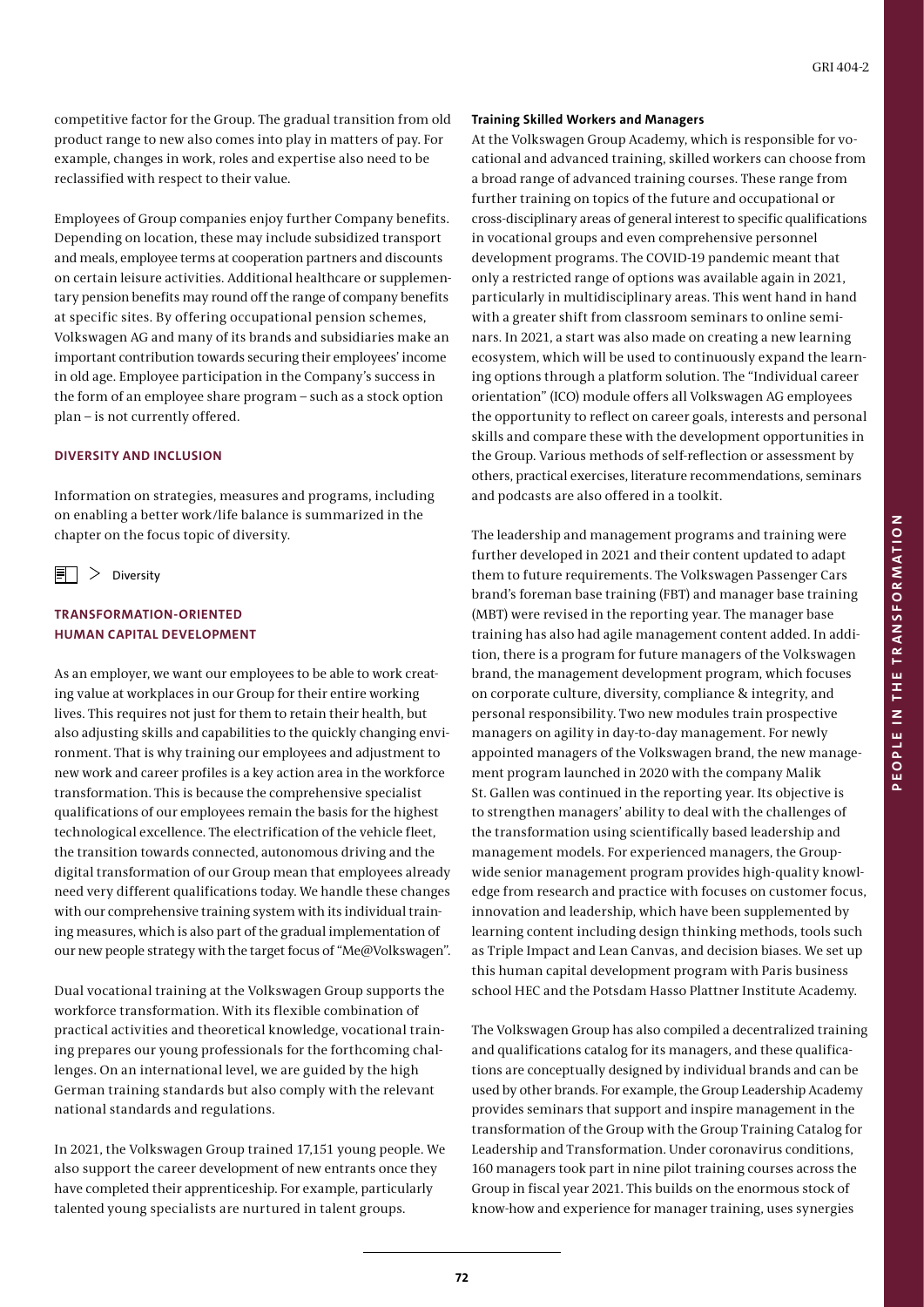between the brands and expands knowledge transfer and networking. For example, the "Building a sustainable organization. Together." training teaches how sustainability can be proactively factored into operational management decisions.

The Transform Leadership 2030 program provides the opportunity to explore all the aspects of the transformation in dialog with experts and members of the Board of Management in eight core modules and, in particular, to deepen technology-specific knowledge.

#### **Promoting Agility and Cultural Change**

In view of the many upheavals and to strengthen a culture of cooperation, the Volkswagen Group puts a special emphasis on employees' ability to act agilely and entrepreneurially. Until 2020, there was, however, a lack of uniform standards that define concrete agile skills. We therefore developed a skills matrix for training in the area of agile business processes together with 30 major listed companies from Germany, Austria and Switzerland in the DACH30 initiative. In the course of this, the Volkswagen Group Academy established a training portfolio on agility.

In order to actively support divisions, departments and project teams with implementing strategic realignments, the Culture & Change Factory was founded at Volkswagen in 2021. The new unit under the umbrella of the Group Academy supports and steers various transformation projects with around 40 experts. The team's expertise includes change management, culture change, agile training, coaching, process design and continuing training.

#### **Investment in Development of Skills for New Technologies**

In the current upheaval of the automotive industry, the Volkswagen Group's particular training focus is on training employees on important future technologies and closely supporting them in the transformation process. For example, Volkswagen specifically added new courses on the topic of e-mobility to its professional training program at the site in Chattanooga, USA, with the aid of the Volkswagen Group Academy. It largely comprises the two program lines highvoltage qualification and automation qualification, which had around 3,000 participants in the reporting year. We plan to expand the training programs to include the topics of 3D printing, cybersecurity and robotics in the future.

By 2023, Volkswagen AG wants to create at least 2,000 new jobs connected to digitalization at its traditional West German sites. For the HR transformation in the course of the digitalization drive, the Group is increasing its training budget relating to new technologies by  $\in$  40 million to a total of around  $\in$  200 million, around  $\epsilon$  126 million of which had already been released by the end of 2021.

In particular , we are broadening the knowledge base for the digital transformation in the Group with the Faculty 73 program. We train 100 software developers each year here for our own needs.

The two-year training program is designed for employees and external applicants with an affinity for IT. The future experts acquire all the necessary skills for a successful career as a software developer in the automotive industry within the training. In 2021, we placed all 94 graduates of the first phase of the program within Volkswagen AG and CARIAD. In March 2021, 100 people became the third year of students to begin the training program.

Volkswagen AG and CARIAD have also encouraged the establishment of innovative programming schools in Wolfsburg and Berlin in cooperation with the non-profit École 42. The training institute in Wolfsburg commenced operations in May 2021 with 170 students from 30 countries. By the end of 2022, 600 students in Wolfsburg and Berlin are to be admitted and learn from and with each other in line with an innovative training concept. Like at École 42 in Paris, the free training at 42Wolfsburg and 42Berlin is also open to applicants who have not graduated high school or college, irrespective of their age, sex or origin.

#### **PREVENTIVE HEALTH AND OCCUPATIONAL SAFETY**

The Volkswagen Group and its HR division continued to have to deal with the consequences of the coronavirus pandemic in 2021 and therefore had to respond to challenges that needed to be handled at the same time as the transformation work. For example, HR repeatedly had to deal with production downtime caused by regional outbreaks of the pandemic and adapt activities to protect employees at the various sites in line with the threat situation.

In addition to this central task currently facing us, we are further expanding preventive health and occupational safety in the Volkswagen Group. This is because physical and mental well-being are important if employees are to perform well at work and cope with the stress typical of working in a changing production company. We have also committed ourselves to this goal of promoting optimum health within the framework of the Group people strategy under the "Me@Volkswagen" target dimension.

In the area of health, sustainability means for us that we want to help every employee to retire healthy. This long-term approach also helps our Group to cope with demographic change in the form of an aging population, which is now typical of many industrial countries in which we operate.

Holistic health management at Volkswagen already goes beyond the statutory preventive healthcare and occupational health and safety requirements. It also includes aspects such as work organization, ergonomics, prevention, integration and rehabilitation, along with leadership culture.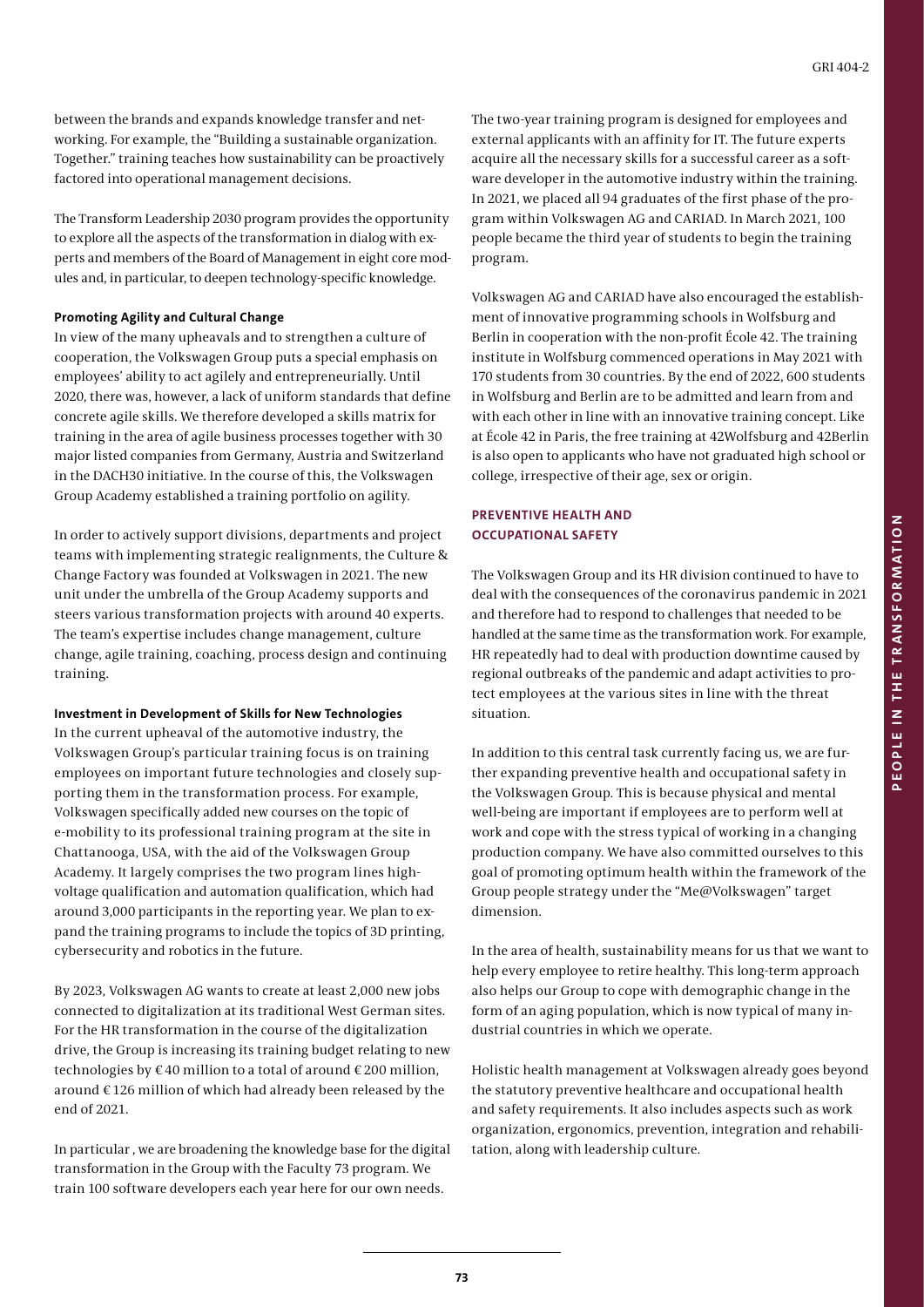#### **Group Policy Regulates Occupational Health and Safety**

Our employees receive medical care at all our sites in accordance with the relevant national legal regulations and internal rules and on the basis of Group guidelines on protecting and promoting health. All Group sites have at least one facility for dealing with medical emergencies. Most of them also offer medical care provided by a company doctor.

A Group policy regulates the responsibility for occupational health and safety uniformly for all the Group's brands and companies. Health care is managed at Group level by the Head of Group Occupational Health and Safety, who is also Volkswagen AG's senior physician. They report directly to the Chief Human Resources Officer, reporting to the latter on the topics of health and occupational safety.

The Group Steering Committee for Health Care makes decisions on strategic direction and coordinates topics of fundamental importance across brands. The steering committee initiates projects, ensures the transparency of expert knowledge and organizes the leveraging of synergies in health care. Its participants are the Head of Group Health Care and the brands' heads of health care or their representatives. The Group Steering Committee for Occupational Safety makes decisions on the strategic direction and the development of occupational safety. Its participants are the Head of Group Occupational Safety and the brands' heads of occupational safety or their representatives.

In addition to meeting statutory requirements, Volkswagen's Health department focuses to a large extent on preventive approaches. Employees are therefore offered regular checkups. As part of the discussion of the checkup findings, employees are offered customized healthcare services based on new scientific knowledge. However, the pandemic meant it was only possible to maintain these services to a very restricted degree in the reporting year. In fiscal year 2021, the Health department carried out ten initial and 38 subsequent checkups in Volkswagen AG. Since the introduction of the service in 2010, a total of 86,027 Volkswagen checkups have been completed (active permanent workforce).

#### **Diverse Programs for Combating the Pandemic**

In response to the coronavirus pandemic, Volkswagen's Health department began operating its own PCR test facilities at all Volkswagen AG sites at an early stage in order to minimize the risk of cluster outbreaks and protect employees and the Group as well as possible. In addition, Volkswagen also made its PCR test infrastructure available to public health departments at the sites and thus reduced the burden on the public health service.

In addition, the Volkswagen Health department set up and operated its own vaccination centers at 31 sites for a high level of protection against infection. 332,004 coronavirus vaccinations were given across the Group in 2021 (Volkswagen AG: 91,874). Here too, Volkswagen assumed social responsibility and opened the vaccination centers in some Group companies for people outside the Group.

The Wolfsburg Volkswagen plant's health department also launched a project for monitoring waste water in mid 2021 in order to establish an early warning system for infection clusters via the changes in the viral load in wastewater. This project adds to the range of coronavirus protection measures at an early stage.

# **High Standards for Occupational Safety**

Like preventive healthcare and emergency health provision, the continuous improvement of occupational health and safety is vitally important to us. In 2004, the Volkswagen Group adopted an internationally valid occupational safety policy. Among other things, it is intended to promote the development of concepts in Group companies for continually improving occupational safety at work.

In the area of occupational safety, sustainability means for us that employees do not suffer accidents when working. Volkswagen is supporting this objective through the introduction of the Safety First strategy. The vision of this strategy is to anchor "safety first" as a guiding principle in the actions of all managers and employees. All occupational safety processes are to be known and to be applied reliably. Workplaces are to be safe and the Occupational Safety department is to be involved in shaping them. All managers and employees are to be informed and trained and act in line with safety requirements.

The strategy requires all Volkswagen Group production sites to comply with the standards of ISO 45001 occupational health and safety management systems and more specific Group requirements. At the end of 2021, a total of 48 (2020: 46) Group sites were certified in accordance with ISO 45001. This corresponds to coverage of 29% of the Volkswagen Group's employees.

In addition to the number of ISO 45001 certificates and their level of coverage, the Volkswagen Group uses the accident frequency and accident severity for employees excluding temporary agency workers as key performance indicators for reporting. The accident frequency index provides information on the number of accidents at work as a proportion of the total of all hours worked. The underlying calculation formula is: number of accidents at work reported x 1 million ÷ the total number of hours worked. The accident severity index expresses the severity of the accidents reported by showing the total number of working days lost due to accidents reported in the fiscal year as a proportion of the total of all hours worked. The underlying calculation formula is: number of working days lost through accidents reported in the fiscal year  $x$  100,000 ÷ the number of hours worked. The Group uses a Group process standard to provide cross-brand information in the event of serious or fatal accidents involving our own employees or workers from partner firms. On this basis, specific measures can be taken to prevent similar accidents across all our sites in the future.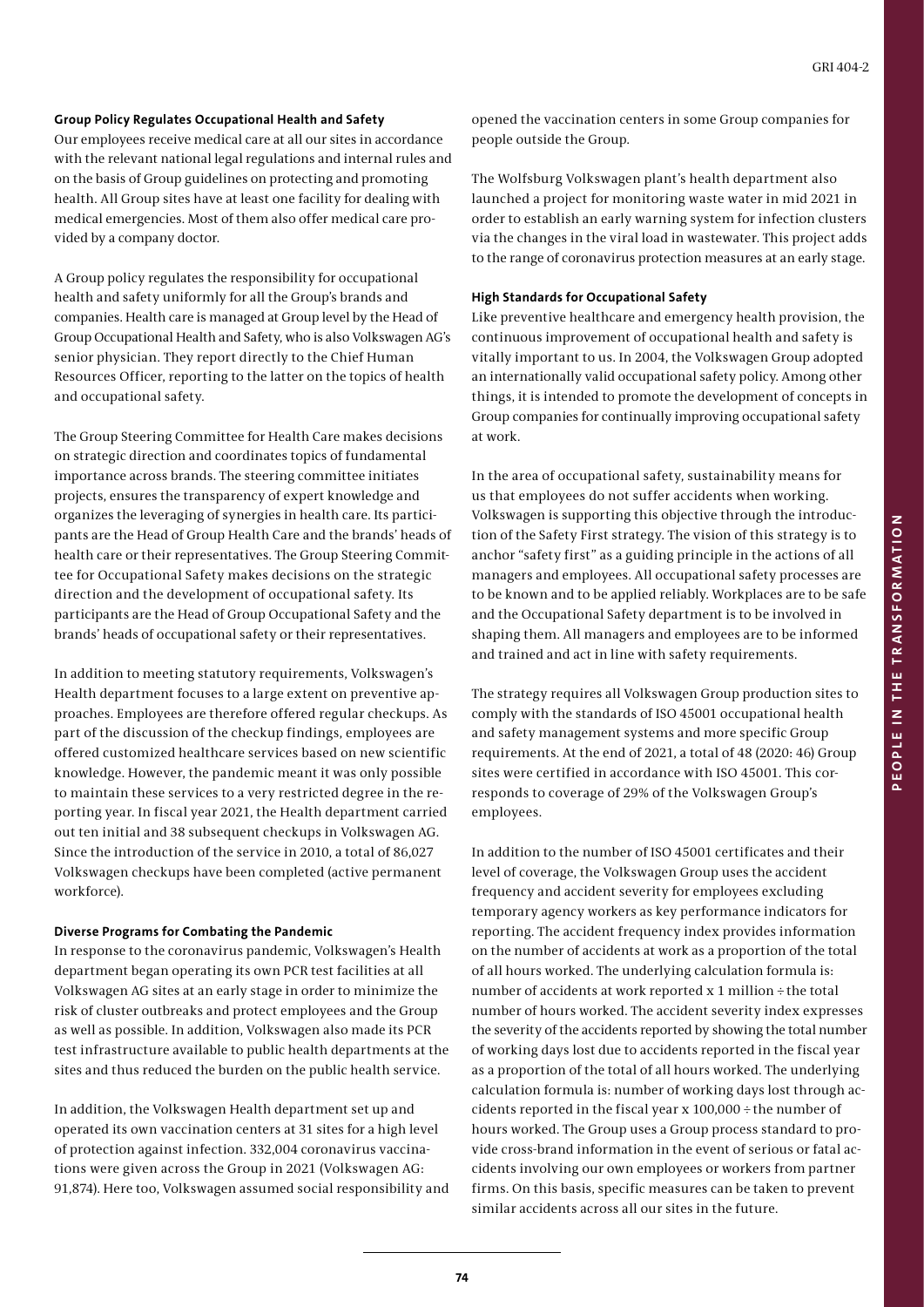In 2021, the accident frequency<sup>1</sup> was 3.7 (2020: 3.6) in the Volkswagen Group and 6.8 (2020: 5.5) in Volkswagen AG. The accident severity<sup>1</sup> was 5.7 (2020: 5.1) in the Volkswagen Group and 9.1 (2020: 7.4) in Volkswagen AG. The Volkswagen Group and Volkswagen AG recorded one fatal accident involving our own employees in the reporting year.

#### **Volkswagen Sites Recognized for High Occupational Safety**

The Board of Management awards occupational safety trophies each year for the best plant in the Volkswagen Passenger Cars brand in Europe. The best vehicle plant and the best component plant of the Volkswagen brand in Europe were also awarded

prizes for the progress on reducing accident numbers. The trophies for 2019 and 2020 were awarded in Wolfsburg in October of the reporting year.

# **MANAGING THE WORKFORCE TRANSFORMATION AND MAKING IT MEASURABLE**

We resolutely want to follow the path described above and be measured by tangible progress in reaching our targets. To this end, we will in future use strategic KPIs, such as training hours completed by employees, employer attractiveness as part of the Opinion Survey and the diversity index.

1 Accidents reported: temporary agency workers and internal commuting accidents not included in the KPI. Absence days are included through December 31 of the respective fiscal year. Excluding Navistar. <sup>2</sup> Excluding Scania and Navistar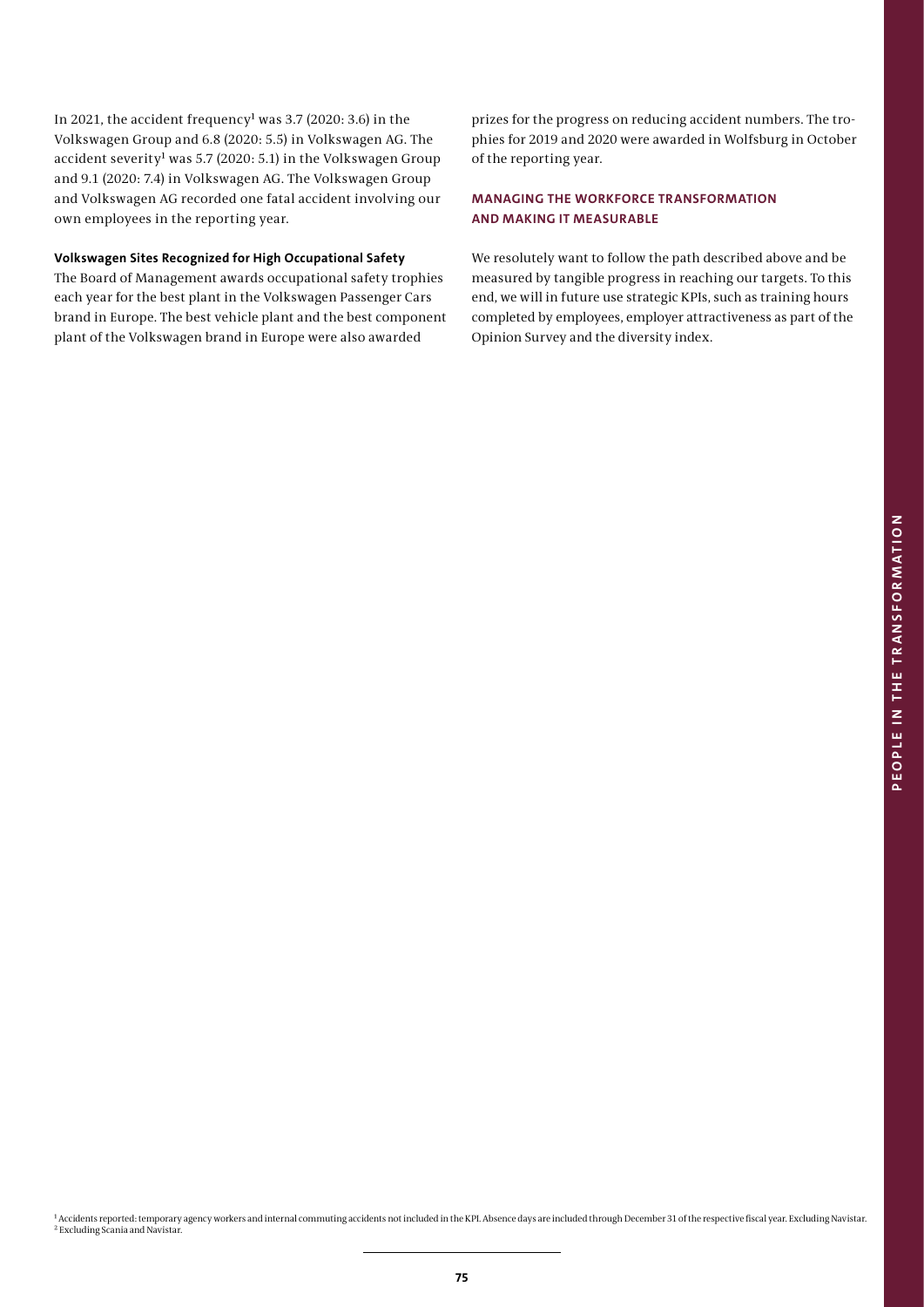**PEOPLE IN THE TRANSFORMATION**

PEOPLE IN THE TRANSFORMATION

# **PEOPLE IN THE TRANSFORMATION KPIS**

| <b>KPI</b>                                                    | Unit          | 2021                  |                       | 2020 Notes and comments            |
|---------------------------------------------------------------|---------------|-----------------------|-----------------------|------------------------------------|
| Number of countries in which the Volkswagen Group<br>operates |               |                       |                       |                                    |
| Europe                                                        | Number        | 35                    | 36                    |                                    |
| The Americas, Africa, Asia, Australia                         | Number        | 37                    | 37                    |                                    |
| <b>Production facilities worldwide</b>                        | <b>Number</b> | 120                   | 118                   |                                    |
| of which Volkswagen AG production facilities                  | Number        | 6                     | 6                     |                                    |
| Number of employees in the Volkswagen Group<br>by continent   |               |                       |                       |                                    |
| Europe                                                        | Number        | 492,559               | 492,907               |                                    |
| The Americas                                                  | Number        | 71,192                | 56,914                |                                    |
| Africa                                                        | Number        | 5,842                 | 6,134                 |                                    |
| Asia                                                          | Number        | 101,726               | 105,173               |                                    |
| Australia                                                     | Number        | 1,470                 | 1,447                 |                                    |
| Total workforce (of which Volkswagen AG)                      | <b>Number</b> | 672,789<br>(117, 633) | 662,575<br>(118, 673) |                                    |
| Employee age structure in the Volkswagen Group                |               | Women/<br>men         | Women/<br>men         |                                    |
| < 20 years old                                                | in %          | 0.3/1.3               | 0.3/1.4               |                                    |
| 20-29 years old                                               | in $%$        | 3.4/13.0              | 3.4/14.4              |                                    |
| 30-39 years old                                               | in %          | 5.5/24.9              | 5.3/25.1              |                                    |
| 40-49 years old                                               | in $%$        | 4.7/21.0              | 4.4/20.9              |                                    |
| 50-59 years old                                               | in %          | 3.3/17.6              | 3.0/17.2              |                                    |
| > 60 years old                                                | in %          | 0.7/4.4               | 0.5/4.0               |                                    |
| Staff turnover at Volkswagen AG <sup>1</sup>                  |               |                       |                       |                                    |
| Women                                                         | in $%$        | 0.5                   | 0.5                   |                                    |
| Men                                                           | in %          | 0.5                   | 0.8                   |                                    |
| Apprentices in the Volkswagen Group                           | Number        | 17,151                | 17,939                |                                    |
| Proportion of women in the Volkswagen Group                   |               |                       |                       |                                    |
| Total management                                              | in %          | 15.9                  | 14.9 <sup>2</sup>     |                                    |
| <b>Total apprentices</b>                                      | in %          | 20.1                  |                       | 22.9 Excluding Scania and Navistar |
| Volkswagen Group, total                                       | in %          | 17.9                  | 17.0                  |                                    |
| Proportion of women in Volkswagen AG                          |               |                       |                       |                                    |
| Total management                                              | in %          | 14.7                  | 13.9                  |                                    |
| Female university graduates recruited                         | in %          | 31.7                  | 32.5                  |                                    |
| Volkswagen AG, total                                          | in %          | 17.9                  | 17.8                  |                                    |

<sup>1</sup> Change in data collection methodology from 2021.<br><sup>2</sup> Adjustment of 2020 figure.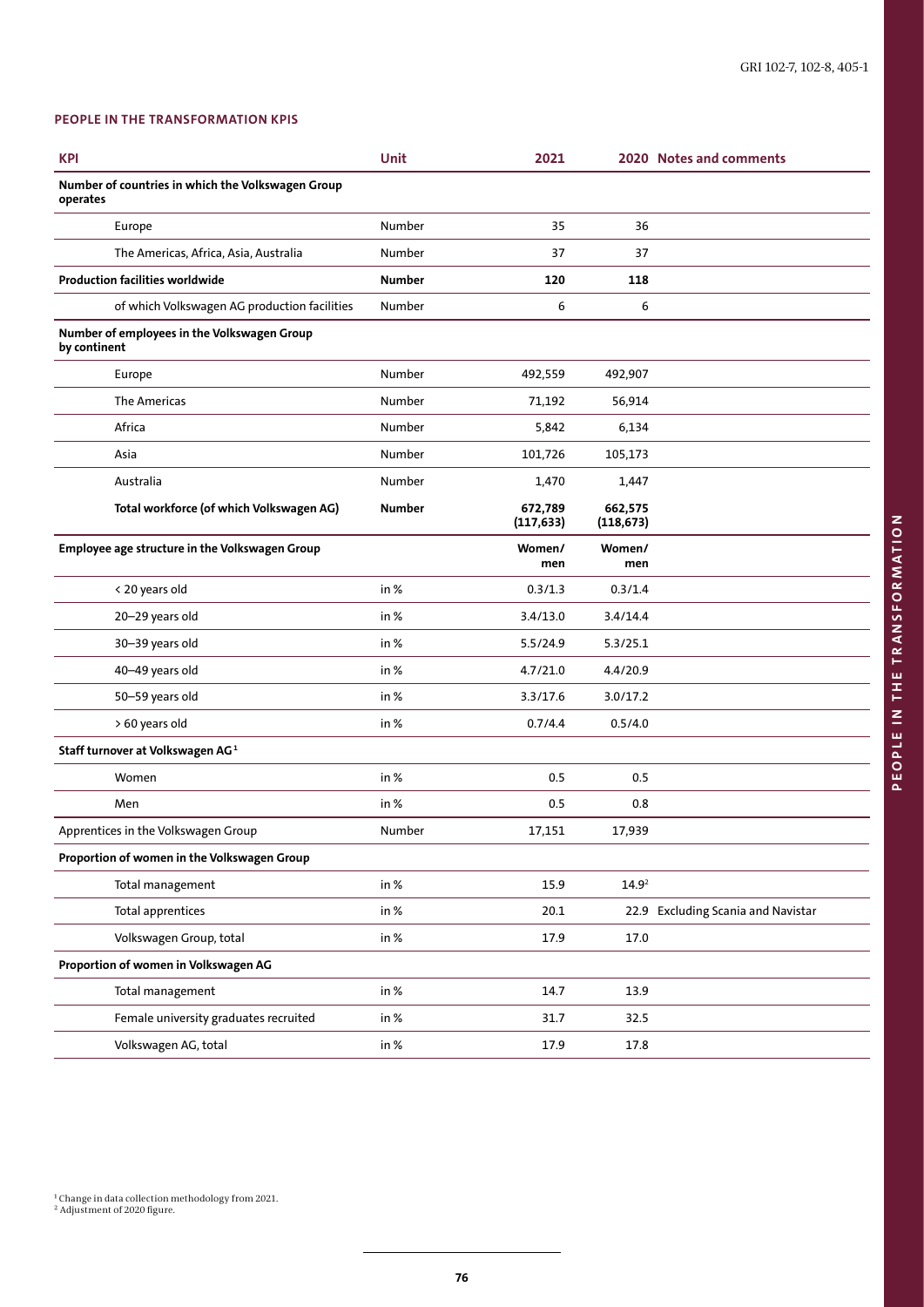| <b>KPI</b>                                                    | Unit                       | 2021                  |         | 2020 Notes and comments                                                                                                                                                                                                                      |
|---------------------------------------------------------------|----------------------------|-----------------------|---------|----------------------------------------------------------------------------------------------------------------------------------------------------------------------------------------------------------------------------------------------|
| <b>Opinion Survey</b>                                         |                            |                       |         |                                                                                                                                                                                                                                              |
| Participating companies                                       | Number                     | 165                   | 117     |                                                                                                                                                                                                                                              |
| Participating countries                                       | Number                     | 40                    | 38      |                                                                                                                                                                                                                                              |
| Participating employees                                       | Number                     | 466,021               | 436,326 |                                                                                                                                                                                                                                              |
| Percentage of participating employees                         | in %                       | 78                    | 81      |                                                                                                                                                                                                                                              |
| Internal employer attractiveness                              | Value                      | 86.8                  | 88.2    |                                                                                                                                                                                                                                              |
| Internal employer attractiveness in Volkswagen AG             | Value                      | 87.7                  | 86.9    |                                                                                                                                                                                                                                              |
| Employee satisfaction index                                   | Value                      | 82.3                  | 82.2    |                                                                                                                                                                                                                                              |
| Employee satisfaction index in Volkswagen AG                  | Value                      | 76.2                  | 74.3    |                                                                                                                                                                                                                                              |
| Ideas management                                              |                            |                       |         |                                                                                                                                                                                                                                              |
| Ideas submitted                                               | Number                     | 12,631                | 14,850  |                                                                                                                                                                                                                                              |
| Savings                                                       | $\epsilon$ million         | 37.6                  | 43.5    |                                                                                                                                                                                                                                              |
| <b>External employer attractiveness</b>                       |                            |                       |         | Targets for the Porsche and SKODA brands<br>were reached in full, and exceeded to<br>some extent. SEAT targets were reached<br>to some extent, while Volkswagen<br>Passenger Cars, Commercial Vehicles and<br>Audi targets were not reached. |
| <b>Training</b>                                               |                            |                       |         |                                                                                                                                                                                                                                              |
| in the Volkswagen Group                                       | Number                     | 101,953<br>(132, 543) |         | 75,596 Figure in brackets includes<br>web-based training                                                                                                                                                                                     |
| Time                                                          | million hours              | 10.9<br>(13.9)        |         | 7.8 Figure in brackets includes<br>web-based training                                                                                                                                                                                        |
| Training hours<br>per employee                                | average number of<br>hours | 16.4 (20.9)           |         | 11.7 Figure in brackets includes<br>web-based training                                                                                                                                                                                       |
| in Volkswagen AG                                              | Number                     | 9,349<br>(12, 972)    |         | 5,771 Figure in brackets includes<br>web-based training                                                                                                                                                                                      |
| Time                                                          | million hours              | 1.0(1.2)              |         | 0.4 Figure in brackets includes<br>web-based training                                                                                                                                                                                        |
| <b>Training hours</b><br>per employee                         | average number of<br>hours | 8.3(9.9)              |         | 3.4 Figure in brackets includes<br>web-based training                                                                                                                                                                                        |
| Preventive health and occupational safety                     |                            |                       |         |                                                                                                                                                                                                                                              |
| Initial checkups by the<br>Health department                  | Number                     | 10                    | 553     |                                                                                                                                                                                                                                              |
| Subsequent checkups by the<br>Health department               | Number                     | 38                    | 1,445   |                                                                                                                                                                                                                                              |
| Total Volkswagen AG checkups since 2010                       | Number                     | 86,027                | 88,999  |                                                                                                                                                                                                                                              |
| Group sites certified in accordance<br>with ISO 45001         | Number                     | 48                    | 46      |                                                                                                                                                                                                                                              |
| Proportion of these in terms of<br>number of employees        | in %                       | 29                    |         |                                                                                                                                                                                                                                              |
| Volkswagen AG sites certified in accordance<br>with ISO 45001 | Number                     |                       |         | - Certification for the six Volkswagen AG<br>sites is scheduled to be achieved by<br>2024.                                                                                                                                                   |